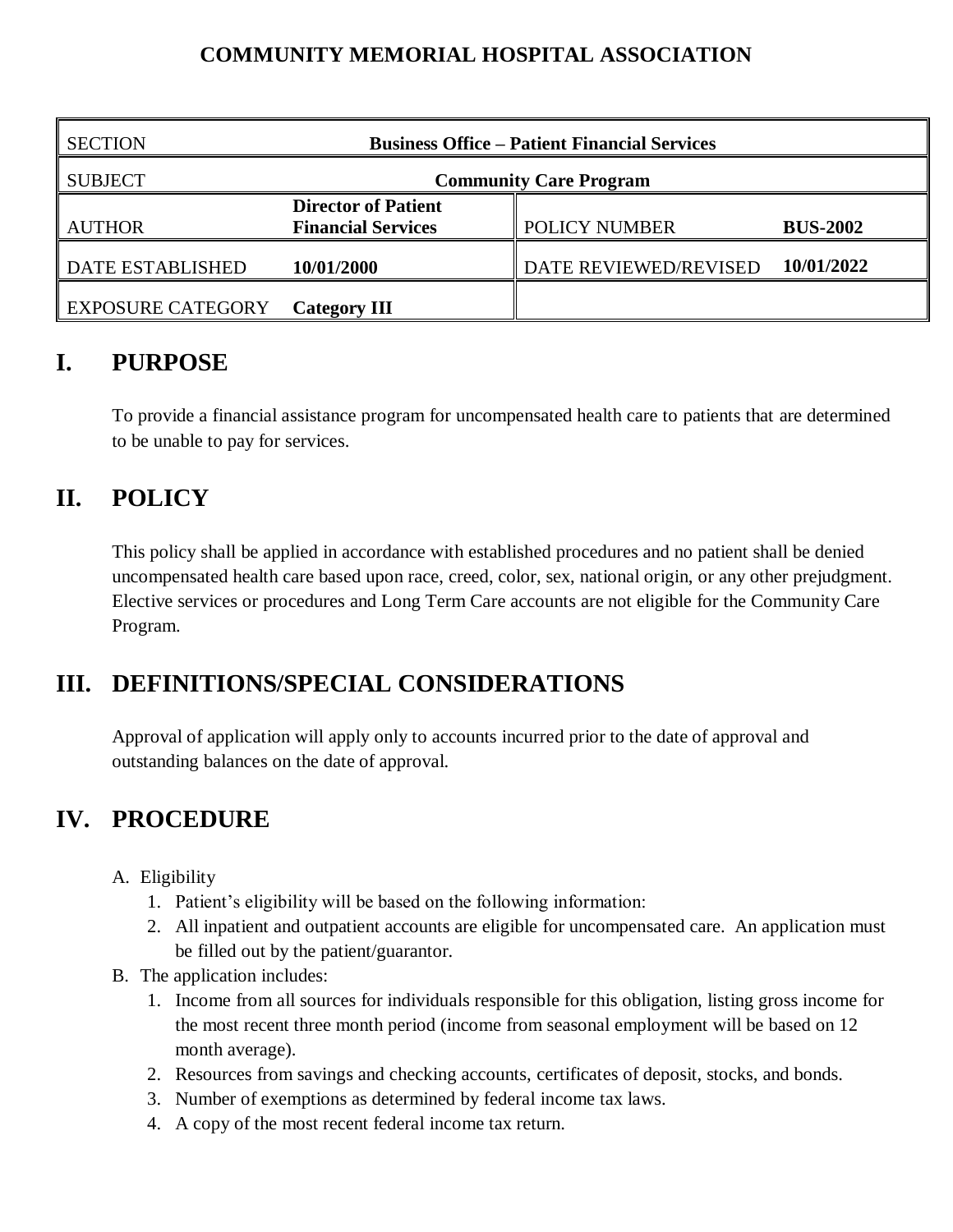- 5. A copy of most recent statements for savings and checking accounts, certificates of deposit, stocks and bond accounts.
- 6. A copy of the letter of denial for Medical Assistance or be currently eligible for Medical Assistance. A facility MNsure Navigator may provide the screening for eligibility.
- C. All third party resources and non-hospital financial aid programs, including public assistance available through state Medicaid programs, must be exhausted before benefits can be requested.
- D. Deductibles and co-insurance amounts are eligible for benefits if financial circumstances warrant.
- E. Eligibility will be determined by comparing applicant's income to the Income Eligibility Guidelines.
- F. Program Administration CMH's Community Care Program will be administered according to the following guidelines:
	- 1. The application information, along with a copy of the most recent federal income tax return will be reviewed and verified by Business Office personnel
	- 2. After reviewing income, Business Office personnel will determine if the patient/guarantor qualifies for benefits based on the Income and Asset Guideline Worksheets.
	- 3. Community Memorial Hospital may provide uncompensated care for families with income less than 200% of the Federal Poverty Guidelines meeting the Community Care eligibility requirements. Income between 200% and 250% may receive a 50% reduction in patient balances effective October 1, 2008. Income between 200% and 250% may receive a reduction up to 99.98% based on a sliding scale calculation effective October 1, 2009. Guidelines are subject to annual review and change.
	- 4. The patient/guarantor will be notified in writing of the eligibility determination.
	- 5. Falsification of application or refusal to cooperate will result in a denial of the application.
	- 6. CMH reserves the right to change benefit determination if the recipients' financial circumstances have changed.
	- 7. Patients that are enrolled with Senior Partners Care have already met income guidelines according to program criteria and will not be required to fill out CMH's Community Care application. Self Pay balances on Medicare deductibles and coinsurance qualify for a 100% reduction.
	- 8. Community Memorial Hospital will presume eligibility as determined by the patient's proven qualification for certain means-tested public programs. Patients are deemed eligible if they are enrolled in Medicaid, a PMAP or they are incarcerated without other health insurance coverage.
	- 9. Community Memorial Hospital may add criteria of its own to the above, which will allow additional persons to be eligible for uncompensated services. Excessive medical expenses or other expenses beyond the control of the patient/guarantor would represent acceptable criteria for exceptions to this policy. Such criterion is considered by the facility when in the view of hospital management, payment and/or a deferred payment plan would create undue hardship
- G. Requirements for Financial disclosure the form must contain complete and accurate information.
	- 1. Income verification is required:
		- Copies of paychecks or a letter from your employer(s) indicating all income for the previous three (3) months including year-to-date gross income for all individuals in the household. Copies of unemployment or work comp benefits.
		- A copy of most recent federal income tax return.
		- If applicant is on social security and/or receiving a pension, a copy of the last check or bank deposit. A copy of the benefit award letter from the Social Security administration may be provided.